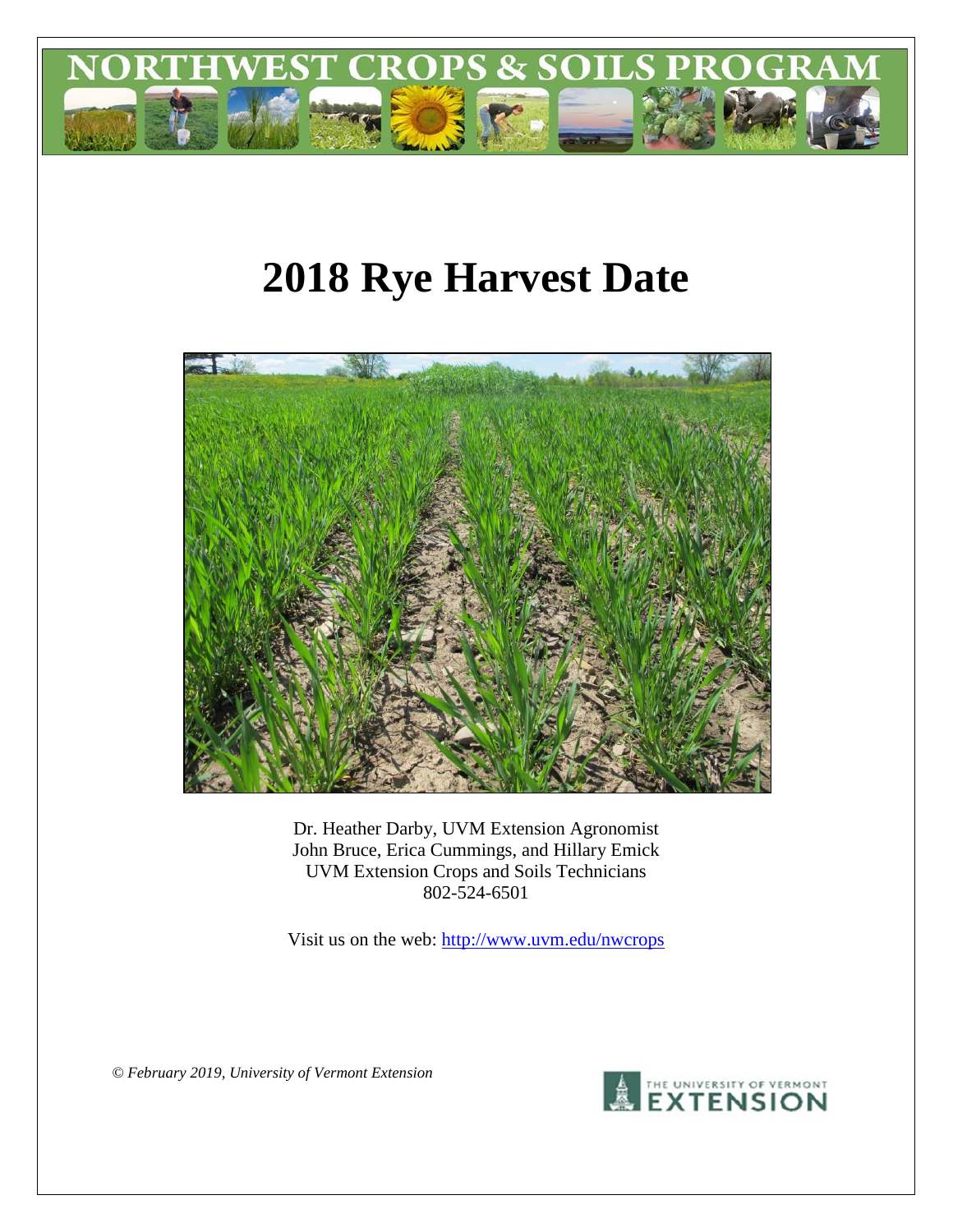#### **2018 RYE HARVEST DATE**

Dr. Heather Darby, University of Vermont Extension heather.darby[at]uvm.edu

The interest in growing cereal rye for grain to be sold as cover crop seed, or to other value-added markets (distillers and bakers), has increased considerably across the Northeast region. As a result, farmers and end-users are requesting yield and quality information on cereal rye varieties. In 2018, University of Vermont Extension Northwest Crops and Soils (NWCS) Program conducted a harvest date trial to evaluate harvest date yield and quality of cereal rye. The overall goal of this project is to help in determining ideal harvest dates for winter rye in hopes of maximizing yields and quality. For the harvest date study, a newer variety known as Bono was used. This year, a preliminary experiment was conducted to establish baseline information on the impact of harvest date on yields and quality parameters.

## **MATERIALS AND METHODS**

The field was plowed, disked, and prepared with a spike tooth harrow to prepare the seedbed for planting. The plots were planted with a Great Plains cone seeder on 21-Sep 2017; plots were 5' x 20' (Table 1). Prior to harvest, on 20-Jul 2018, three plant heights per plot were measured.

|                                  | <b>Borderview Research Farm, Alburgh, VT</b> |  |  |
|----------------------------------|----------------------------------------------|--|--|
| Soil Type                        | Benson rocky silt loam                       |  |  |
| Previous Crop                    | Winter Wheat                                 |  |  |
| <b>Tillage Operations</b>        | Fall plow, disc, and spike tooth harrow      |  |  |
| Harvest Area (ft.)               | 5 x 20                                       |  |  |
| Seeding Rate (live seeds $m-2$ ) | 350                                          |  |  |
| Replicates                       |                                              |  |  |
| <b>Planting Date</b>             | 21-Sep 2017                                  |  |  |
|                                  | HD 1: 20-Jul 2018                            |  |  |
| <b>Harvest Dates</b>             | HD 2: 27-Jul 2018                            |  |  |
|                                  | HD 3: 3-Aug 2018                             |  |  |
|                                  | HD 4: 10-Aug 2018                            |  |  |

#### **Table 1: Agronomic and trial information for the rye cover crop variety trial, 2017-2018.**

Grain plots were harvested at the Alburgh site with an Almaco SPC50 plot combine on 20-Jul. Following harvest, seed was cleaned with a small Clipper M2B cleaner (A.T. Ferrell, Bluffton, IN). Grain moisture, test weight, and yield were calculated. An approximate one pound subsample was collected to determine quality. Quality measurements included standard testing parameters used by commercial mills. Test weight was measured by the weighing of a known volume of grain. Once test weight was determined, the samples were then ground into flour using the Perten LM3100 Laboratory Mill. At this time, flour was evaluated for its protein content, falling number, and mycotoxin levels. Grains were analyzed for protein content using the Perten Inframatic 8600 Flour Analyzer. The determination of falling number (AACC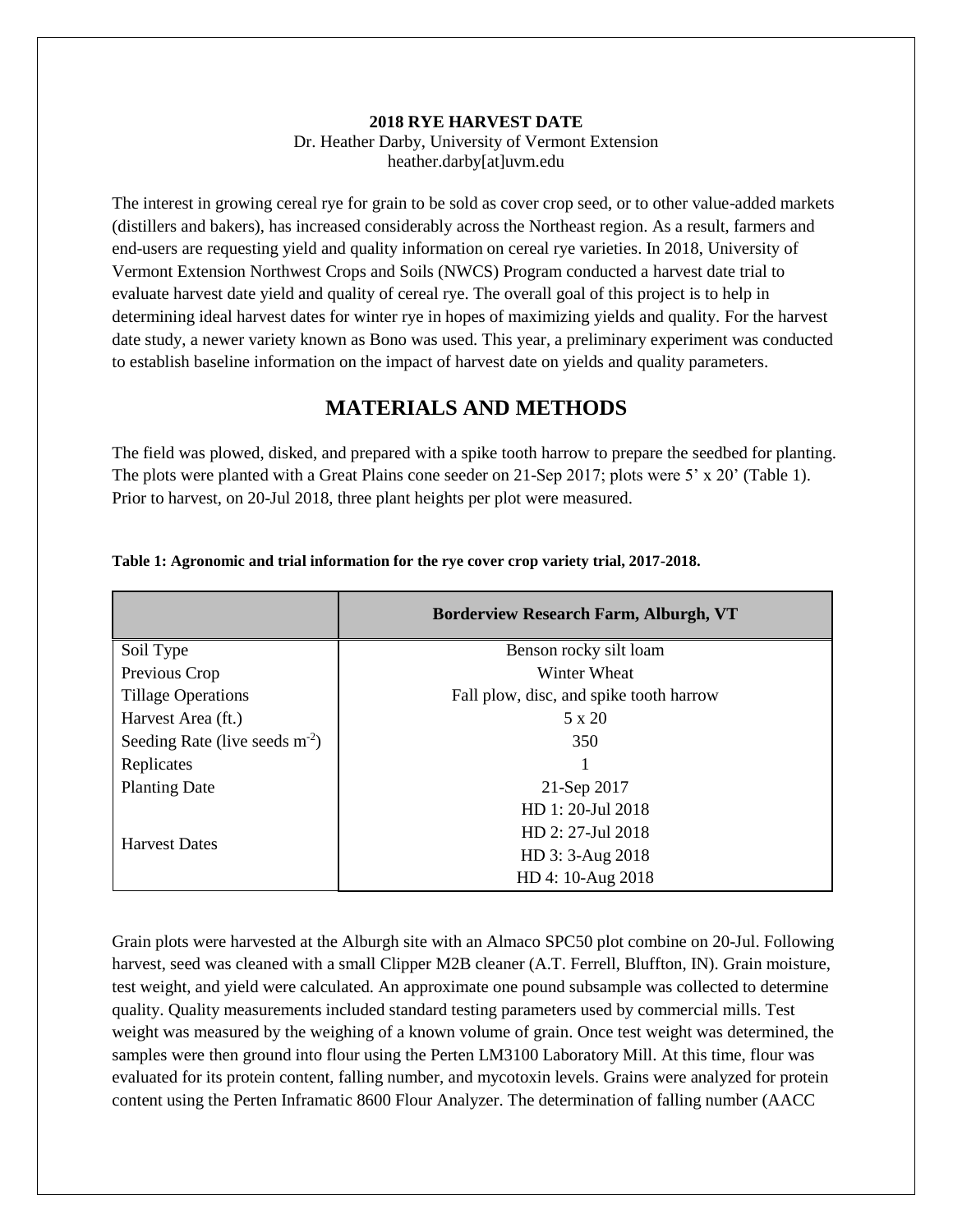Method 56-81B, AACC Intl., 2000) was measured on the Perten FN 1500 Falling Number Machine. The falling number is related to the level of sprout damage that has occurred in the grain. It is measured by the time it takes, in seconds, for a stirrer to fall through a slurry of flour and water to the bottom of the tube. Deoxynivalenol (DON) analysis was done using Veratox DON 5/5 Quantitative test from the NEOGEN Corp. This test has a detection range of 0.5 to 5 ppm. Samples with DON values greater than 1 ppm are considered unsuitable for human consumption.

Variations in yield and quality can occur because of variations in genetics, soil, weather and other growing conditions. Statistical analysis makes it possible to determine whether a difference among varieties is real, or whether it might have occurred due to other variations in the field. At the bottom of each table, a LSD value is presented for each variable (i.e. yield). Least Significant Differences (LSD's) at the 10% level of probability are shown. Where the difference between two treatments within a column is equal to or greater than the LSD value at the bottom of the column, you can be sure in 9 out of 10 chances that there is a real difference between the two varieties. Treatments that were not significantly

lower in performance than the highest value in a particular column are indicated with an asterisk. In this example, A is significantly different from C but not from B. The difference between A and B is equal to 1.5, which is less than the LSD value of 2.0. This means that these varieties did not differ in yield. The difference between A and C is equal to 3.0, which is greater than the LSD value of 2.0. This means that the yields of these varieties were significantly different from one another. The asterisk indicates that B was not significantly lower than the top yielding variety.

| <b>Treatment</b> | Yield |
|------------------|-------|
| A                | 2100* |
| B                | 1900* |
| C                | 1700  |
| <b>LSD</b>       | 300   |

## **RESULTS**

Weather data was recorded with a Davis Instrument Vantage Pro2 weather station, equipped with a WeatherLink data logger at Borderview Research Farm in Alburgh, VT. September, October, May, and July had above average temperatures whereas April and June were below average (Table 2). Growing months during the growing periods of 2017-2018 season saw well below average precipitation with the exception of April which saw above average precipitation. There were 5159 growing degree days (GDDs) accumulated over the course of the growing season, 447 more growing degree days than the historical average.

| Alburgh, VT                       | September '17 | October '17 | April '18 | <b>May '18</b> | June $18$ | <b>July '18</b> |
|-----------------------------------|---------------|-------------|-----------|----------------|-----------|-----------------|
| Average temperature $(^{\circ}F)$ | 64.4          | 57.4        | 39.2      | 59.5           | 64.4      | 74.1            |
| Departure from normal             | 3.76          | 9.16        | $-5.58$   | 3.10           | $-1.38$   | 3.51            |
|                                   |               |             |           |                |           |                 |
| Precipitation (inches)            | 1.8           | 3.3         | 4.4       | 1.9            | 3.7       | 2.4             |
| Departure from normal             | $-1.80$       | $-0.31$     | 1.61      | $-1.51$        | 0.05      | $-1.72$         |
|                                   |               |             |           |                |           |                 |
| Growing Degree Days 32°F          | 971           | 786         | 272       | 853            | 973       | 1305            |
| Departure from normal             | 113           | 284         | $-112$    | 97             | $-42$     | 107             |

**Table 2. Temperature and precipitation summary for Alburgh, VT, 2017 and 2018.**

Based on weather data from a Davis Instruments Vantage Pro2 with WeatherLink data logger. Historical averages are for 30 years of NOAA data (1981-2010) from Burlington, VT. [\(http://www.nrcc.cornell.edu/page\\_nowdata.html\)](http://www.nrcc.cornell.edu/page_nowdata.html).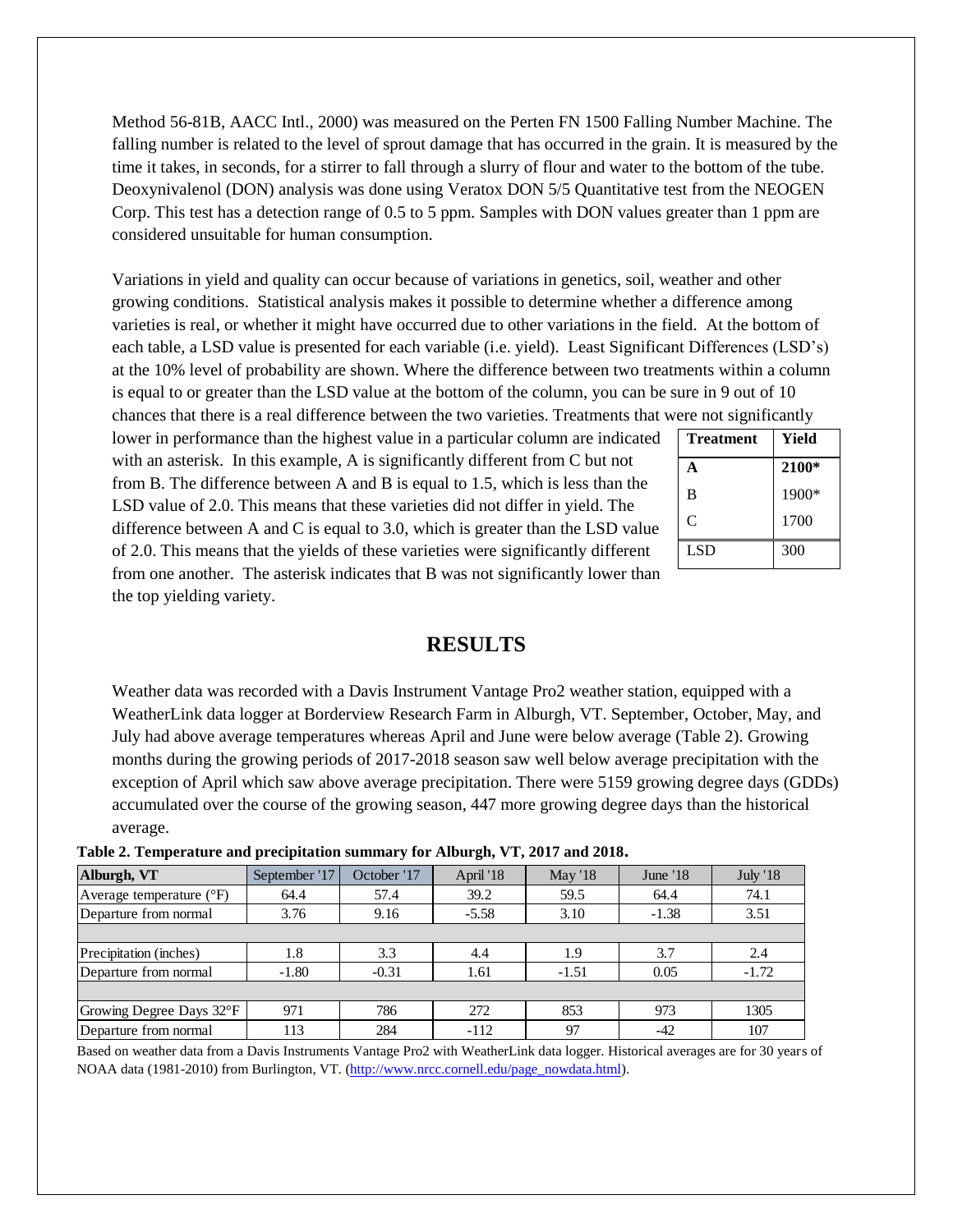Heights, yield, and test weight were measured prior to cereal rye harvest (Table 3). From the four different harvest dates, heights increased slightly over the four week period but were not statistically different. Yields were highest during the third harvest date on 3-Aug at 5011 lbs ac<sup>-1</sup> but the second and fourth dates were similarly high. Test weight was also the highest at the third harvest date, with the second harvest date as a similar top performer.

| <b>Harvest Date</b> | Height    | Yield                  | Test weight      |
|---------------------|-----------|------------------------|------------------|
|                     | $\rm cm$  | $lbs$ ac <sup>-1</sup> | $lbs$ bu $^{-1}$ |
| $20$ -Jul           | 92.8      | 2861                   | 46.7             |
| $27$ -Jul           | 93.7      | 4086*                  | 55.8*            |
| $3-Aug$             | 97.2      | 5011                   | 56.2             |
| $10-Aug$            | 99.0      | 4400*                  | 53.7             |
| Trial mean          | 95.7      | 4089                   | 53.8             |
| LSD(0.10)           | <b>NS</b> | 1883                   | 1.27             |

**Table 3: Pre-harvest measurements of Bono variety winter rye harvest dates, Alburgh, VT, 2018.**

\*Treatments with an asterisk are not significantly different than the top performer in **bold**.

LSD – Least significant difference.

NS – No significant difference between treatments.

The four harvest dates were also analyzed for crude protein concentration, falling number, and the vomitoxin DON (Table 4). All four harvest dates showed similar values for crude protein, falling number and DON levels suggesting that there was no significant difference in quality amongst treatments.

|            | $\overline{\phantom{a}}$ | $\overline{\phantom{a}}$ | $\bullet$<br>$\overline{\phantom{a}}$ |
|------------|--------------------------|--------------------------|---------------------------------------|
|            | Crude protein            | Falling number           | <b>DON</b>                            |
| Variety    | @ 12% moisture           |                          |                                       |
|            | $\%$                     | Seconds                  | ppm                                   |
| $20$ -Jul  | 9.0                      | 298                      | 0.05                                  |
| $27-Jul$   | 8.8                      | 276                      | 0.05                                  |
| $3-Aug$    | 9.0                      | 274                      | 0.05                                  |
| $10-Aug$   | 8.8                      | 264                      | 0.05                                  |
| Trial mean | 8.9                      | 278                      | 0.05                                  |
| LSD(0.10)  | <b>NS</b>                | <b>NS</b>                | <b>NS</b>                             |

#### **Table 4: Grain quality for the four cereal rye variety harvest dates, Alburgh, VT, 2018.**

LSD – Least significant difference.

NS – No significant difference between treatments.